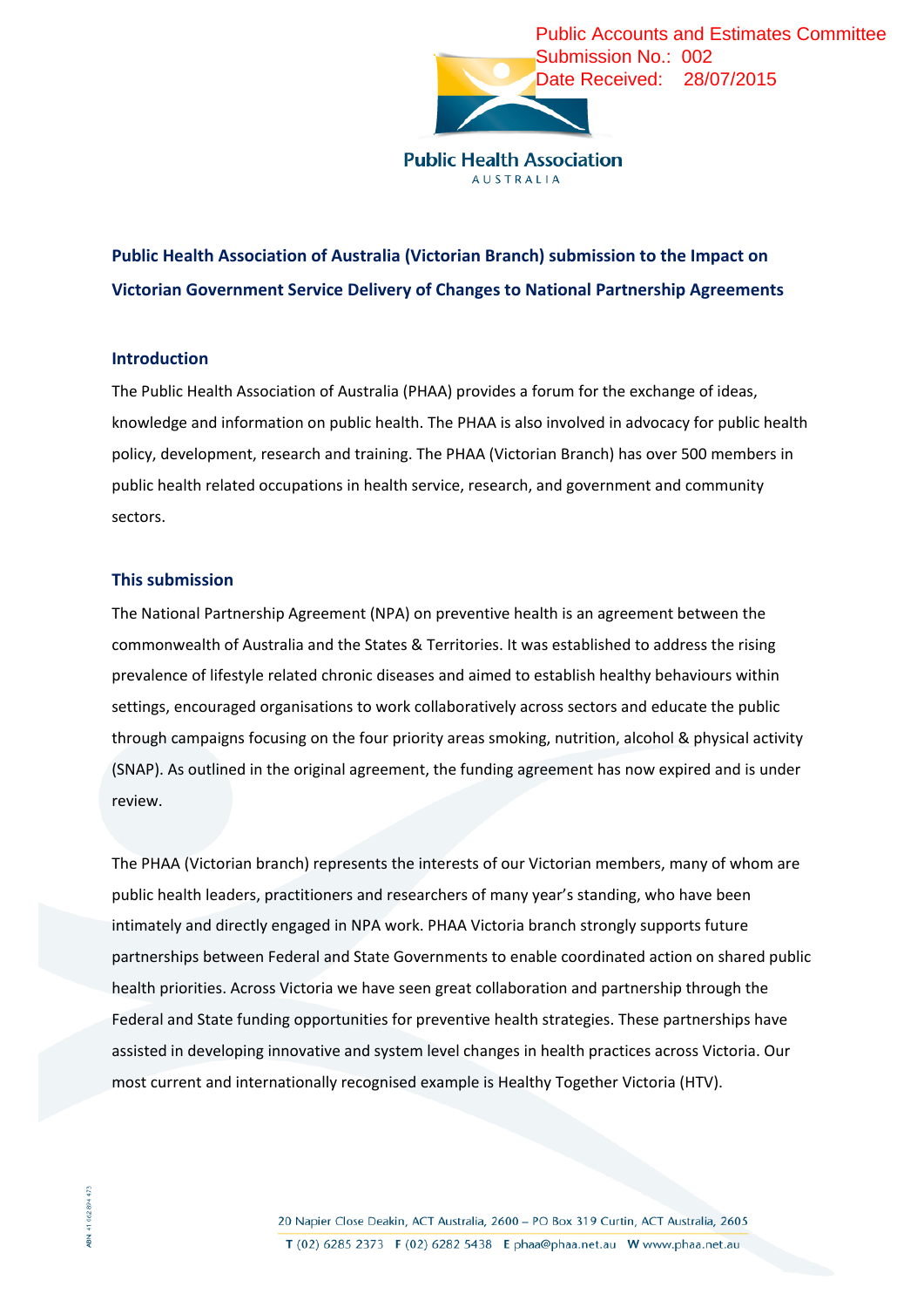

PHAA Victoria branch is concerned that all of this work will be prematurely stopped at the end of 2015 because further NPA funding will not be forthcoming. This will see a loss in over 120 preventive health workers, a loss in system change activity that has seen innovative progress across sectors, damage to established partnerships across these sectors working together, a loss of trust between health organisations and government and a loss of infrastructure in deprived areas for long term population health improvements.

HTV is Victoria's flagship preventive health effort and a core part of Victoria's world-class health system. It aims to drive the changes necessary to support good health and wellbeing. Preventing chronic disease is a complex challenge that requires a 'comprehensive package' of interventions and a sustained effort over the longer-term. HTV is taking a unique 'complex systems approach' to reducing population-level chronic disease risk. This approach aims for large-scale reach across the Victorian population, initiating action on the systems that influence the health and wellbeing of individuals, families and communities. HTV seeks to place good health at the centre of our everyday lives by creating health-promoting environments in the places where Victorians live, learn, work and play for the long-term.

PHAA (Victorian branch) strongly believes that preventive health programs such as HTV represent valuable strategies to address the rising costs of chronic disease and that government expenditure on public health can provide strong returns on investment. For example, the 2003 publication '*Returns on investment in public health: An epidemiological and economic analysis prepared for the Department of Health and Ageing*' by Applied Economics illustrates the value of government investments in public health programs over time in terms of savings to the health budget. The report shows the estimated net benefits for programs to reduce tobacco consumption and coronary heart disease were \$8.427 billion and \$1.975 billion respectively.<sup>1</sup>

PHAA understands the benefits of working across populations and systems with consideration to the determinants of health. These partnership agreements are integral in order to focus on early life and education, health equity across all groups in society and collaboration across sectors to embed health in all policies.